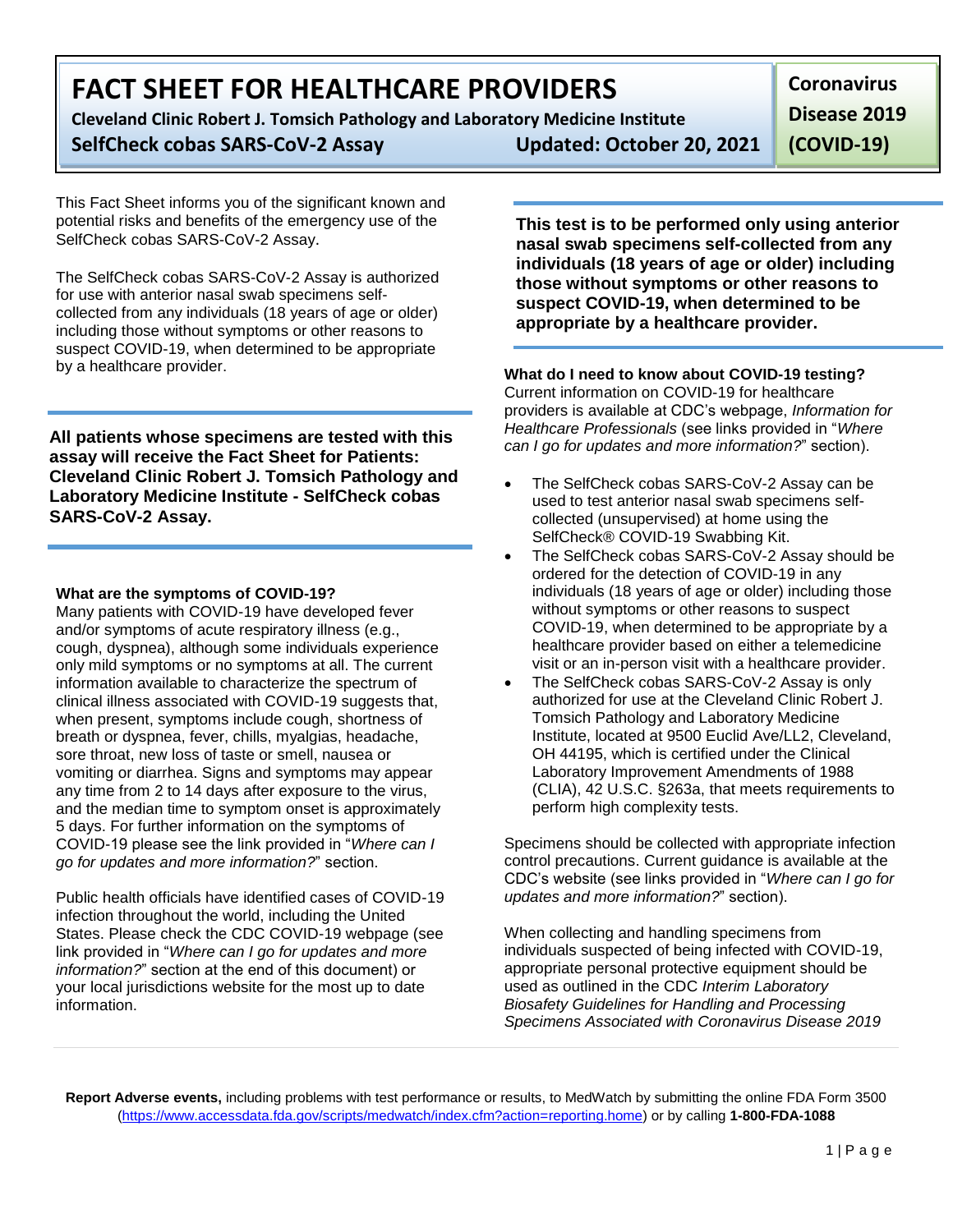# **FACT SHEET FOR HEALTHCARE PROVIDERS**

**Cleveland Clinic Robert J. Tomsich Pathology and Laboratory Medicine Institute SelfCheck cobas SARS-CoV-2 Assay Updated: October 20, 2021**

*(COVID-19)*. For additional information, refer to CDC *Interim Guidelines for Collecting, Handling, and Testing Clinical Specimens from Persons Under Investigation (PUIs) for Coronavirus Disease 2019 (COVID-19) (*see links provided in "*Where can I go for updates and more information?*" section).

#### **What does it mean if the specimen tests positive for the virus that causes COVID-19?**

A positive test result for COVID-19 indicates that RNA from SARS-CoV-2 was detected, and therefore the patient is infected with the virus and presumed to be contagious. Laboratory test results should always be considered in the context of clinical observations and epidemiological data (such as local prevalence rates and current outbreak/epicenter locations) in making a final diagnosis and patient management decisions. Patient management should be made by a healthcare provider and follow current CDC guidelines.

The SelfCheck cobas SARS-CoV-2 Assay has been designed to minimize the likelihood of false positive test results. However, it is still possible that this test can give a false positive result, even when used in locations where the prevalence is below 5%. In the event of a false positive result, risks to patients could include the following: a recommendation for isolation of the patient, monitoring of household or other close contacts for symptoms, patient isolation that might limit contact with family or friends and may increase contact with other potentially COVID-19 patients, limits in the ability to work, delayed diagnosis and treatment for the true infection causing the symptoms, unnecessary prescription of a treatment or therapy, or other unintended adverse effects.

All laboratories using this test must follow the standard testing and reporting guidelines according to their appropriate public health authorities.

#### **What does it mean if the specimen tests negative for the virus that causes COVID-19?**

A negative test result for this test means that SARS-CoV-2 RNA was not present in the specimen above the limit of detection. However, a negative result does not rule out COVID-19 and should not be used as the sole basis for treatment or patient management decisions. It

is possible to test a person too early or too late during COVID-19 infection to make an accurate diagnosis via SelfCheck cobas SARS-CoV-2 Assay. In addition, asymptomatic people infected with COVID-19 may not shed enough virus to reach the limit of detection of the test, giving a false negative result. In the absence of symptoms, it is difficult to determine if asymptomatic people have been tested too late or too early. Therefore, negative results in asymptomatic individuals may include individuals who were tested too early and may become positive later, individuals who were tested too late and may have serological evidence of infection, or individuals who were never infected.

Specimens that are self-collected will not be tested with an internal control to confirm that the specimen was properly collected. As such, unobserved self-collected specimens from SARS-CoV-2 positive individuals may yield negative results if the specimen was not collected properly.

When diagnostic testing is negative, the possibility of a false negative result should be considered in the context of a patient's recent exposures and the presence of clinical signs and symptoms consistent with COVID-19. The possibility of a false negative result should especially be considered if the patient's recent exposures or clinical presentation indicate that COVID-19 is likely, and diagnostic tests for other causes of illness (e.g., other respiratory illness) are negative.

If COVID-19 is still suspected based on exposure history together with other clinical findings, re-testing with an alternative method should be considered by healthcare providers in consultation with public health authorities. Additional testing may be helpful to ensure testing was not conducted too early.

Risks to a patient of a false negative test result include: delayed or lack of supportive treatment, lack of monitoring of infected individuals and their household or other close contacts for symptoms resulting in increased risk of spread of COVID-19 within the community, or other unintended adverse events.

The performance of this test was established based on the evaluation of a limited number of clinical specimens.

**Report Adverse events,** including problems with test performance or results, to MedWatch by submitting the online FDA Form 3500 [\(https://www.accessdata.fda.gov/scripts/medwatch/index.cfm?action=reporting.home\)](https://www.accessdata.fda.gov/scripts/medwatch/index.cfm?action=reporting.home) or by calling **1-800-FDA-1088**

**Coronavirus Disease 2019 (COVID-19)**